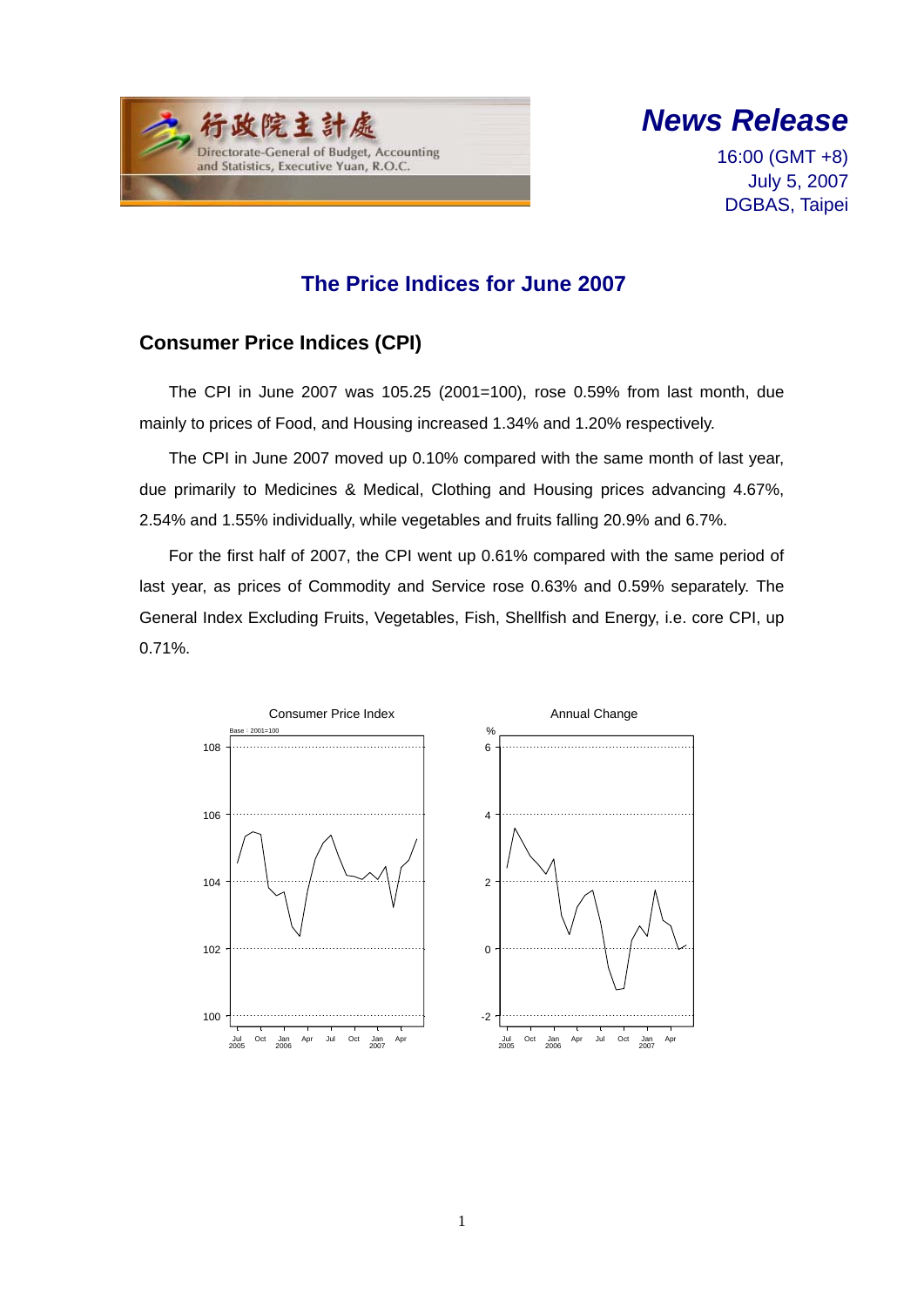#### **Wholesale Price Indices (WPI)**

The WPI in June 2007 was 124.34 (2001=100), 0.02% slightly higher than last month, due primarily to adoption of Electricity Summer Rate, resulting in 6.73% rise of Water Supply, Electricity & Gas price, moreover, prices of Energy Minerals and Petroleum & Coal Products moved up 2.38% and 1.90% separately, whereas the N.T. Dollar against the U.S. Dollar appreciated 0.97%.

The WPI in June 2007 advanced 5.54% compared with the same month of last year, due mainly to prices of Primary Metal Products, Chemicals and Petroleum & Coal Products increased 24.99%, 10.76% and 8.20% individually.

For the first half of 2007, the WPI went up 7.11% compared with the same period of last year, of which the Import Price Index and Export Price Index up 8.85% and 5.19% respectively.



#### **Statistical Tables**

Table1 The Changes of Consumer Price Indices Table2 The Changes of Wholesale Price Indices Table3 The Changes of Import Price Indices Table4 The Changes of Export Price Indices

#### **For Further Information:**

*Statistics Database:* http://eng.stat.gov.tw/ *DGBAS* news releases on the Internet: http://eng.dgbas.gov.tw/ *Tel:* +886-2-23803449; *Fax:* +886-2-23803465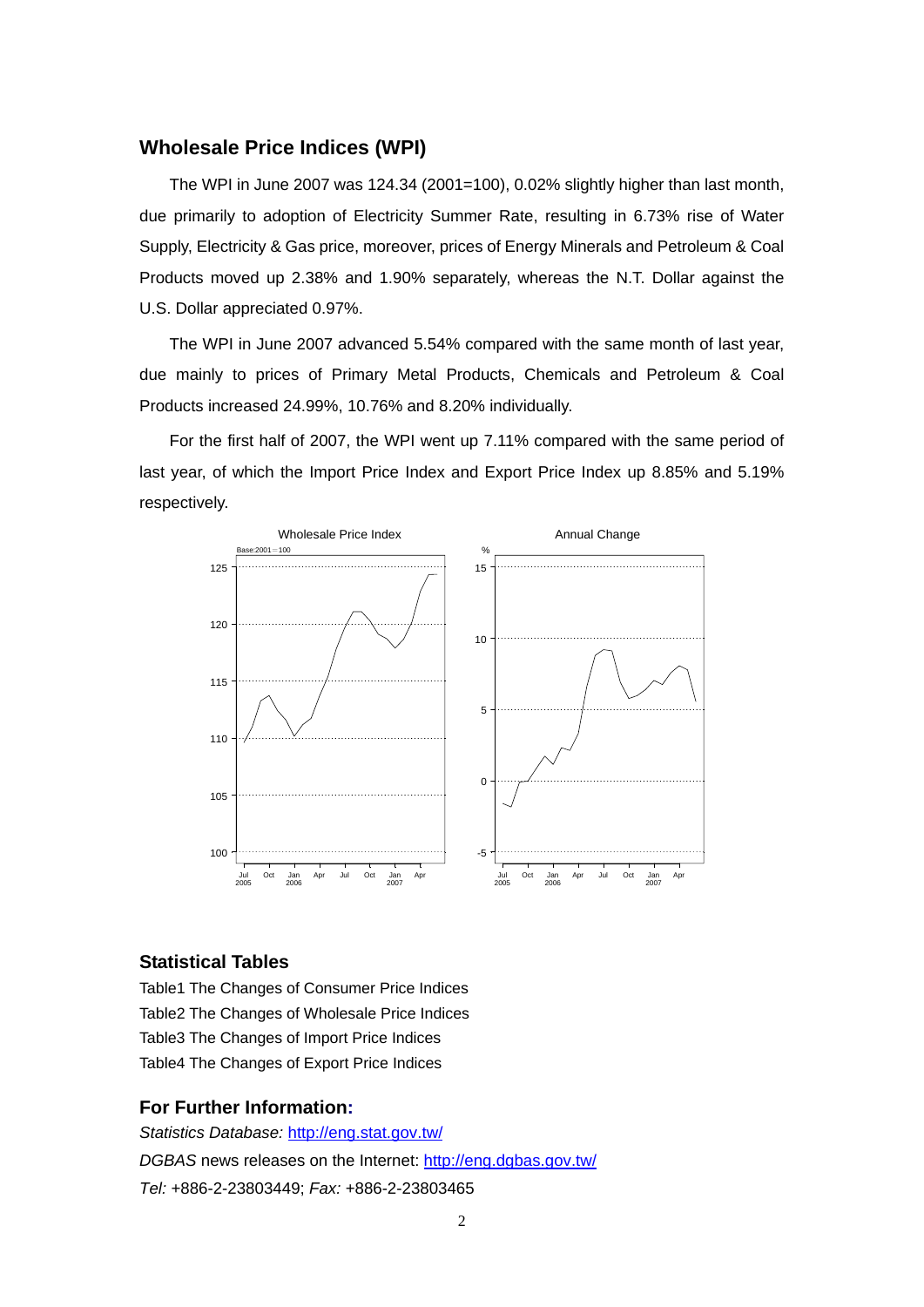## Table 1 The Changes of Consumer Price Indices

June 2007

|                                             | Weight   | Index of     | Compared  | Compared  | The First Six  |
|---------------------------------------------|----------|--------------|-----------|-----------|----------------|
|                                             | $(\%0)$  | June 2007    | with Last | with the  | Months of      |
|                                             |          | $(2001=100)$ | Month     | Same      | 2007           |
| Groups                                      |          |              | $(\% )$   | Month of  | Compared with  |
|                                             |          |              |           | Last Year | the Same       |
|                                             |          |              |           | (% )      | Period of Last |
|                                             |          |              |           |           | Year $(\% )$   |
| General Index                               | 1,000.00 | 105.25       | 0.59      | 0.10      | 0.61           |
| <b>Basic Group</b>                          |          |              |           |           |                |
| 1. Food                                     | 250.54   | 110.65       | 1.34      | $-3.15$   | $-1.01$        |
| Meat                                        | 25.17    | 115.26       | 1.44      | 2.15      | $-0.51$        |
| Fish & Shellfish                            | 16.73    | 117.61       | 1.68      | 5.95      | 6.37           |
| Vegetables                                  | 27.89    | 128.72       | 24.78     | $-20.94$  | $-2.46$        |
| Fruits                                      | 27.94    | 101.40       | $-12.77$  | $-6.71$   | $-10.52$       |
| 2. Clothing                                 | 47.46    | 107.71       | $-2.70$   | 2.54      | 2.01           |
| Garments                                    | 32.52    | 106.89       | $-3.88$   | 2.69      | 2.00           |
| 3. Housing                                  | 307.94   | 100.35       | 1.20      | 1.55      | 1.02           |
| <b>Residential Rent</b>                     | 210.96   | 97.76        | 0.08      | 0.17      | 0.18           |
| Water, Electricity & Gas Supply             | 37.37    | 115.29       | 6.81      | 6.11      | 4.67           |
| 4. Transportation & Communication           | 126.25   | 104.66       | 0.30      | 0.71      | 1.23           |
| Oils                                        | 22.63    | 142.97       | 1.89      | 2.72      | 4.29           |
| <b>Communication Services</b>               | 77.27    | 97.94        | 0.12      | 0.23      | 0.41           |
| 5. Medicines & Medical Care                 | 37.37    | 120.03       | $-0.15$   | 4.67      | 2.72           |
| Medicines & Health Food                     | 9.19     | 126.83       | $-0.60$   | 20.07     | 11.01          |
| 6. Education & Entertainment                | 161.11   | 99.38        | 0.33      | 0.47      | 0.46           |
| <b>Educational Expense</b>                  | 118.75   | 100.42       | $-0.01$   | 0.02      | $-0.12$        |
| Entertainment Expense                       | 42.36    | 96.78        | 1.33      | 1.78      | 2.13           |
| 7. Miscellaneous                            | 69.33    | 111.34       | $-0.68$   | 0.69      | 2.00           |
| Tobacco & Betelnut                          | 19.55    | 149.15       | $-1.78$   | 1.43      | 4.52           |
| <b>Commodity and Service Groups</b>         |          |              |           |           |                |
| 1. Commodity                                | 528.52   | 108.66       | 0.82      | $-0.37$   | 0.63           |
| (Excluding Food)                            | 277.97   | 106.90       | 0.35      | 2.42      | 2.21           |
| Non-durable Consumer Goods                  | 384.36   | 113.35       | 1.50      | $-0.74$   | 0.63           |
| (Excluding Food)                            | 133.81   | 118.59       | 1.81      | 3.78      | 3.70           |
| Semi-durable Consumer Goods                 | 62.59    | 103.90       | $-2.08$   | 2.02      | 1.50           |
| <b>Durable Consumer Goods</b>               | 81.57    | 88.93        | $-0.64$   | $-0.21$   | $-0.21$        |
| 2. Service                                  | 471.48   | 101.41       | 0.33      | 0.68      | 0.59           |
| Housing                                     | 237.03   | 97.92        | 0.34      | 0.53      | 0.19           |
| Transportation & Communication              | 74.10    | 97.80        | 0.11      | 0.18      | 0.37           |
| <b>Medical Care</b>                         | 24.69    | 121.94       | 0.00      | 0.26      | 0.48           |
| Education & Entertainment                   | 104.85   | 106.91       | 0.55      | 1.53      | 1.58           |
| Miscellaneous                               | 30.81    | 100.74       | 0.14      | 0.25      | 0.60           |
| Special Groups                              |          |              |           |           |                |
| General Index Excluding Fruits & Vegetables | 944.17   | 104.75       | 0.33      | 1.32      | 1.10           |
| General Index Excluding Food                | 749.46   | 103.45       | 0.33      | 1.33      | 1.20           |
| General Index Excluding Fruits, Vegetables, | 873.10   | 103.03       | $-0.05$   | 0.92      | 0.71           |
| Fish, Shellfish & Energy                    |          |              |           |           |                |

Note :Due to late reports and corrections by respondents all data are subject to revision 3 months after original publication.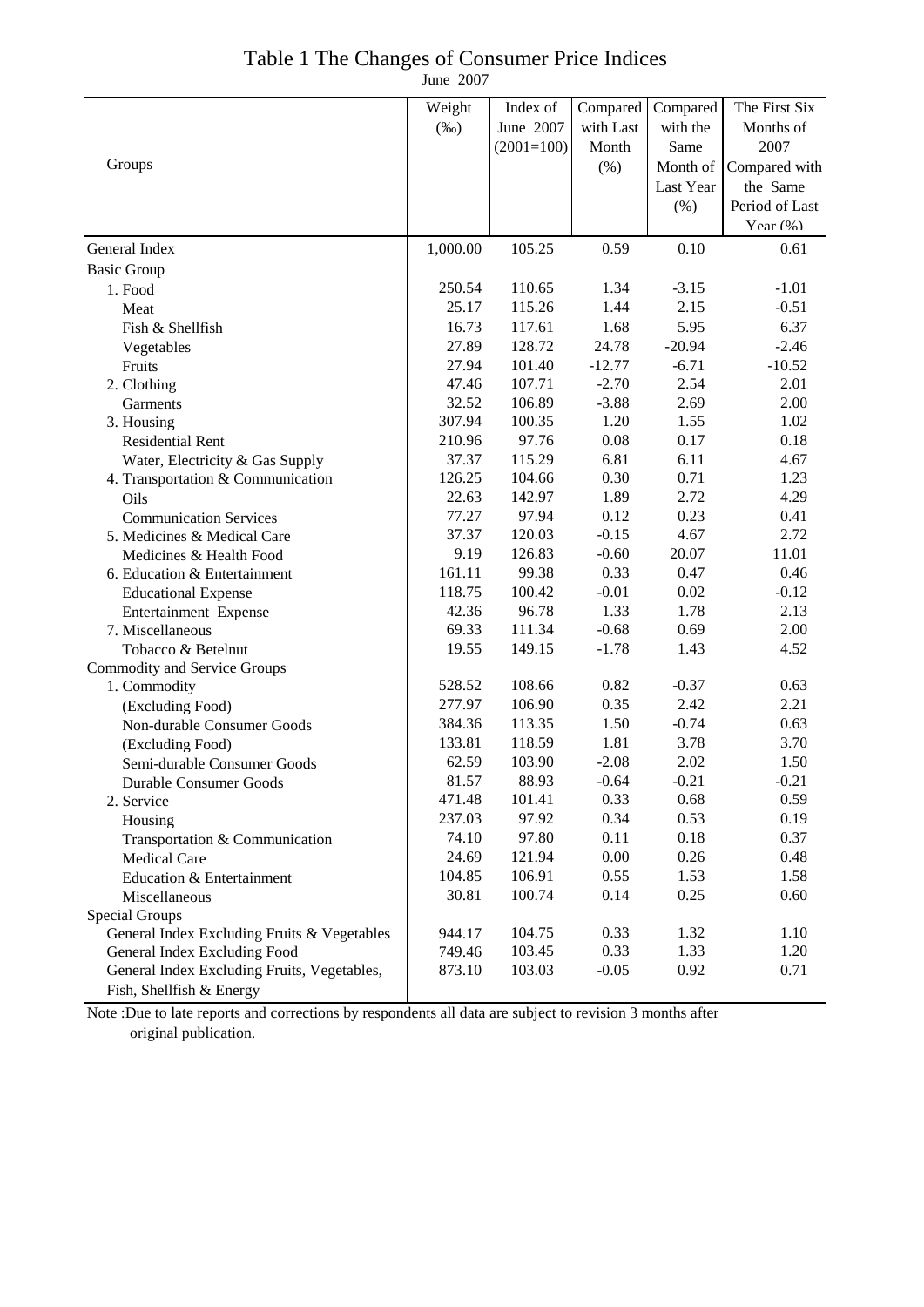## Table 2 The Changes of Wholesale Price Indices

June 2007

| Groups                                        | Weight   | Index of June | Compared  | Compared     | The First Six  |
|-----------------------------------------------|----------|---------------|-----------|--------------|----------------|
|                                               | $(\%0)$  | 2007          | with Last | with the     | Months of 2007 |
|                                               |          | $(2001=100)$  | Month     | Same Month   | Compared with  |
|                                               |          |               | (% )      | of Last Year | the Same       |
|                                               |          |               |           | (% )         | Period of Last |
|                                               |          |               |           |              | Year $(\%)$    |
|                                               |          |               |           |              |                |
| General Index                                 | 1,000.00 | 124.34        | 0.02      | 5.54         | 7.11           |
| General Index Excluding Import & Export       | 360.47   | 131.93        | 0.96      | 5.51         | 6.98           |
| Import                                        | 310.71   | 138.62        | $-0.45$   | 7.20         | 8.85           |
| Export                                        | 328.82   | 102.56        | $-0.69$   | 3.55         | 5.19           |
| <b>Basic Group</b>                            |          |               |           |              |                |
| 1. Agriculture, Forestry, Livestock & Fishery | 39.30    | 119.68        | $-1.95$   | $-1.99$      | 1.92           |
| (1) Farm Products                             | 19.89    | 118.16        | $-4.69$   | $-3.83$      | 3.93           |
| (2) Forest Products                           | 0.51     | 184.44        | $-1.04$   | 17.40        | 24.03          |
| (3) Livestock & Poultry                       | 9.66     | 126.72        | 2.85      | 2.81         | $-2.61$        |
| (4) Aquatic Products                          | 9.24     | 110.54        | $-1.06$   | $-4.48$      | 1.15           |
| 2. Minerals Products                          | 37.73    | 257.26        | 2.19      | 5.60         | 3.76           |
| (1) Energy Minerals                           | 30.16    | 262.06        | 2.38      | 4.11         | 1.09           |
| (2) Sand, Gravel & Crushed Stone              | 3.71     | 240.27        | 3.68      | 15.76        | 20.53          |
| 3. Manufacturing Products                     | 889.18   | 119.06        | $-0.32$   | 5.80         | 7.62           |
| $(1)$ Food & Beverages                        | 38.61    | 124.24        | 0.82      | 6.66         | 5.36           |
| (2) Tobaccos                                  | 4.66     | 149.94        | $-0.11$   | 2.75         | 4.64           |
| (3) Textile Products                          | 37.11    | 108.41        | $-0.12$   | 4.81         | 4.96           |
| (4) Ready-made Apparel & Accessories          | 12.22    | 90.36         | $-0.88$   | 0.77         | 1.75           |
| (5) Hides, Skins, Leather & Related Products  | 8.47     | 108.61        | $-1.01$   | 5.31         | 7.28           |
| (6) Lumber & Wood Products                    | 3.56     | 116.06        | $-0.85$   | 4.39         | 7.48           |
| (7) Furniture & Fixture                       | 8.76     | 110.87        | $-0.26$   | 1.04         | 2.53           |
| (8) Pulp, Paper, Paper Products & Printed     | 21.45    | 110.94        | 0.05      | 5.83         | 5.89           |
| (9)Chemicals                                  | 63.87    | 196.81        | 0.27      | 10.76        | 13.88          |
| (10)Chemical Products                         | 30.02    | 98.96         | $-0.42$   | 2.03         | 2.56           |
| (11) Petroleum & Coal Products                | 41.01    | 193.63        | 1.90      | 8.20         | 7.87           |
| (12) Rubber & Plastic Products                | 31.42    | 113.48        | 0.00      | 2.44         | 3.42           |
| (13) Nonmetallic Mineral Products             | 14.80    | 122.44        | 0.41      | 4.82         | 5.60           |
| (14) Primary Metal Products                   | 57.25    | 269.75        | $-0.73$   | 24.99        | 32.13          |
| (15) Metal Products                           | 30.52    | 143.21        | 0.04      | 9.10         | 12.82          |
| (16)Machinery                                 | 60.94    | 99.98         | $-1.07$   | 0.21         | 1.73           |
| $(17)$ Computer, Communication Eq., Audio &   | 129.17   | 61.06         | $-1.01$   | $-4.55$      | $-4.91$        |
| Video Equipment                               |          |               |           |              |                |
| (18) Electronic Components & Accessories      | 176.39   | 72.87         | $-1.02$   | $-2.58$      | $-0.79$        |
| (19) Electrical Equipments & Apparatus        | 41.65    | 131.11        | $-1.15$   | 1.53         | 8.14           |
| (20) Transportation Equipment & Parts         | 45.15    | 98.79         | $-0.84$   | 0.23         | 1.49           |
| (21) Precision Instruments                    | 19.24    | 97.24         | $-0.89$   | 1.66         | 2.83           |
| (22) Miscellaneous Products                   | 12.91    | 108.29        | $-0.54$   | 3.37         | 3.68           |
| 4. Water Supply, Electricity & Gas            | 33.79    | 117.09        | 6.73      | 8.36         | 8.03           |
| By Stage of Processing                        |          |               |           |              |                |
| 1.Raw Materials                               | 61.00    | 213.10        | 1.71      | 7.53         | 6.00           |
| 2. Intermediate Materials                     | 413.28   | 139.01        | 0.17      | 8.59         | 11.02          |
| 3. Finished Goods                             | 196.90   | 101.07        | $-0.32$   | $-0.54$      | 0.86           |
| (1) Capital Goods                             | 68.55    | 91.00         | $-0.81$   | $-0.55$      | 0.55           |
| (2) Consumer Goods                            | 128.35   | 106.23        | $-0.08$   | $-0.52$      | 1.01           |
| Special Groups                                |          |               |           |              |                |
| General Index Excluding Exports               | 671.18   | 134.88        | 0.30      | 6.30         | 7.85           |
| <b>General Index Excluding Imports</b>        | 689.29   | 118.15        | 0.28      | 4.71         | 6.23           |
| Non Heavy Chemical Industrial Products        | 211.51   | 110.02        | $-0.15$   | 3.95         | 4.37           |
| <b>Heavy Chemical Industrial Products</b>     | 677.67   | 121.93        | $-0.36$   | 6.34         | 8.61           |

Note:Due to late reports and corrections by respondents all data are subject to revision 3 months after original publication.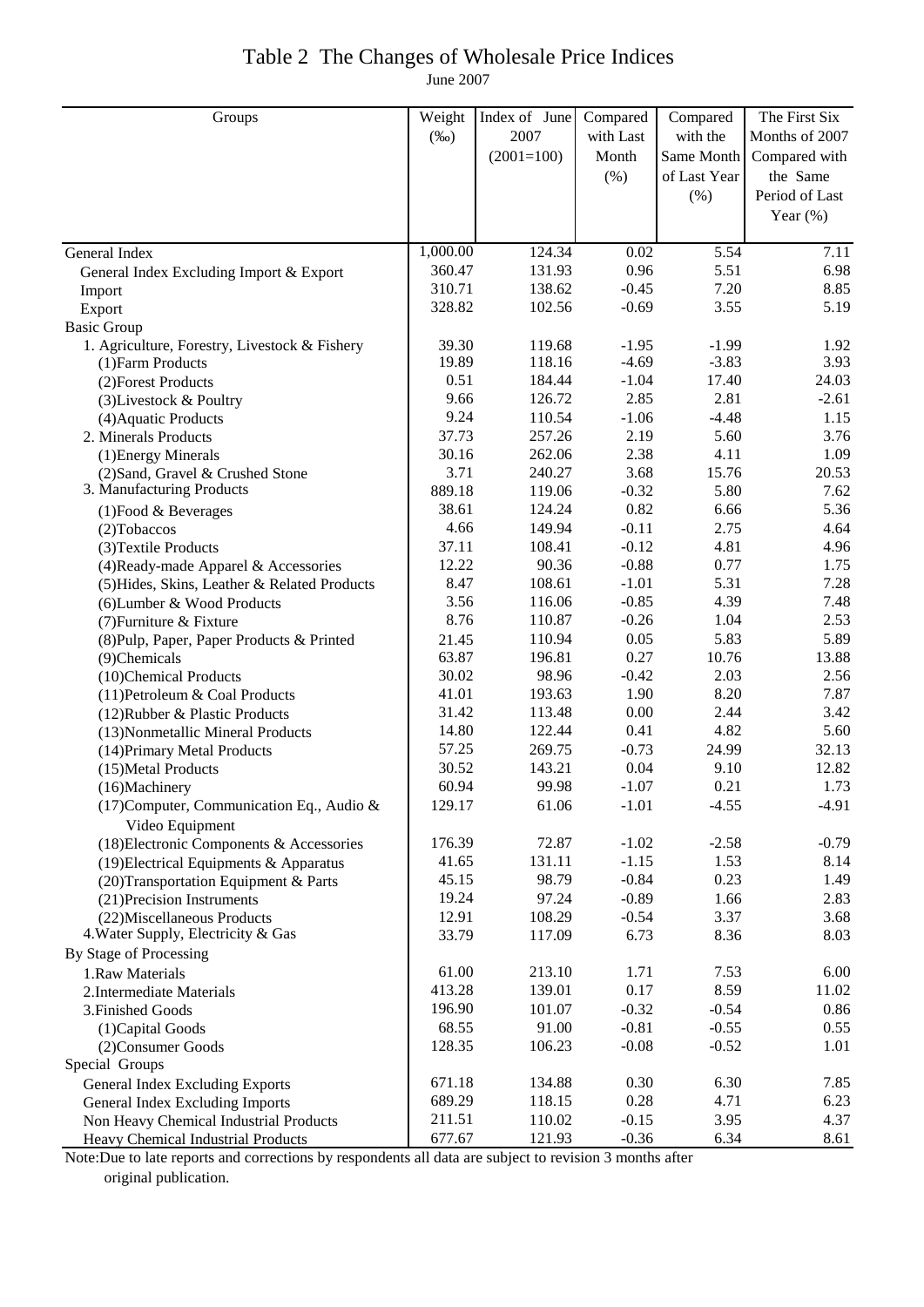## Table 3 The Changes of Import Price Indices

June 2007

| Groups                                            | Weight<br>$(\%0)$ | Index of<br>June 2007<br>$(2001=100)$ | Compared<br>with Last<br>Month<br>$(\% )$ | Compared<br>with the<br>Same<br>Month of<br>Last Year<br>(% ) | The First Six<br>Months of<br>2007<br>Compared<br>with the<br>Same Period<br>of Last Year<br>(% ) |
|---------------------------------------------------|-------------------|---------------------------------------|-------------------------------------------|---------------------------------------------------------------|---------------------------------------------------------------------------------------------------|
| Basic Group (on N.T.D. Basis)<br>General Index    | 1,000.00          | 138.62                                | $-0.45$                                   | 7.20                                                          | 8.85                                                                                              |
|                                                   | 47.60             | 153.43                                | $-0.42$                                   | 23.63                                                         | 23.64                                                                                             |
| 1. Animal, Vegetable Products & Prepared<br>Foods |                   |                                       |                                           |                                                               |                                                                                                   |
| 2. Mineral Products                               | 134.52            | 250.21                                | 2.06                                      | 4.58                                                          | 2.49                                                                                              |
| 3. Textiles & Textile Articles                    | 23.09             | 110.95                                | $-0.49$                                   | 5.92                                                          | 6.47                                                                                              |
| 4. Wood, Paper, Pulp & Articles Thereof           | 25.78             | 132.19                                | $-0.11$                                   | 11.05                                                         | 14.13                                                                                             |
| 5. Chemicals, Plastics, Rubber & Articles Thereof | 133.44            | 149.14                                | $-0.62$                                   | 7.03                                                          | 10.96                                                                                             |
| 6. Primary Metals & Articles Thereof              | 76.14             | 295.05                                | $-2.57$                                   | 28.04                                                         | 36.15                                                                                             |
| 7. Machinery, Optical & Precision Instruments     | 166.08            | 94.89                                 | $-1.58$                                   | $-1.09$                                                       | 1.04                                                                                              |
| 8. Electronic Machinery                           | 355.47            | 75.99                                 | $-0.84$                                   | $-1.45$                                                       | 0.55                                                                                              |
| 9. Transportation Equipment & Parts               | 20.86             | 95.84                                 | $-1.47$                                   | $-0.96$                                                       | 1.48                                                                                              |
| 10. Miscellaneous Products                        | 17.02             | 112.39                                | $-0.62$                                   | 7.86                                                          | 8.08                                                                                              |
| Basic Group (on U.S.D. Basis)                     |                   |                                       |                                           |                                                               |                                                                                                   |
| General Index                                     | 1,000.00          | 142.11                                | 0.52                                      | 5.67                                                          | 6.32                                                                                              |
| 1. Animal, Vegetable Products & Prepared<br>Foods | 47.60             | 157.39                                | 0.55                                      | 21.87                                                         | 20.78                                                                                             |
| 2. Mineral Products                               | 134.52            | 256.43                                | 3.05                                      | 3.10                                                          | 0.06                                                                                              |
| 3. Textiles & Textile Articles                    | 23.09             | 113.74                                | 0.47                                      | 4.41                                                          | 4.00                                                                                              |
| 4. Wood, Paper, Pulp & Articles Thereof           | 25.78             | 135.50                                | 0.86                                      | 9.47                                                          | 11.48                                                                                             |
| 5. Chemicals, Plastics, Rubber & Articles Thereof | 133.44            | 152.85                                | 0.35                                      | 5.51                                                          | 8.39                                                                                              |
| 6. Primary Metals & Articles Thereof              | 76.14             | 302.44                                | $-1.62$                                   | 26.22                                                         | 32.98                                                                                             |
| 7. Machinery, Optical & Precision Instruments     | 166.08            | 97.27                                 | $-0.63$                                   | $-2.51$                                                       | $-1.30$                                                                                           |
| 8. Electronic Machinery                           | 355.47            | 77.89                                 | 0.12                                      | $-2.87$                                                       | $-1.75$                                                                                           |
| 9. Transportation Equipment & Parts               | 20.86             | 98.28                                 | $-0.52$                                   | $-2.37$                                                       | $-0.88$                                                                                           |
| 10. Miscellaneous Products                        | 17.02             | 115.25                                | 0.37                                      | 6.34                                                          | 5.56                                                                                              |

Note:Due to late reports and corrections by respondents all data are subject to revision 3 months after original publication.